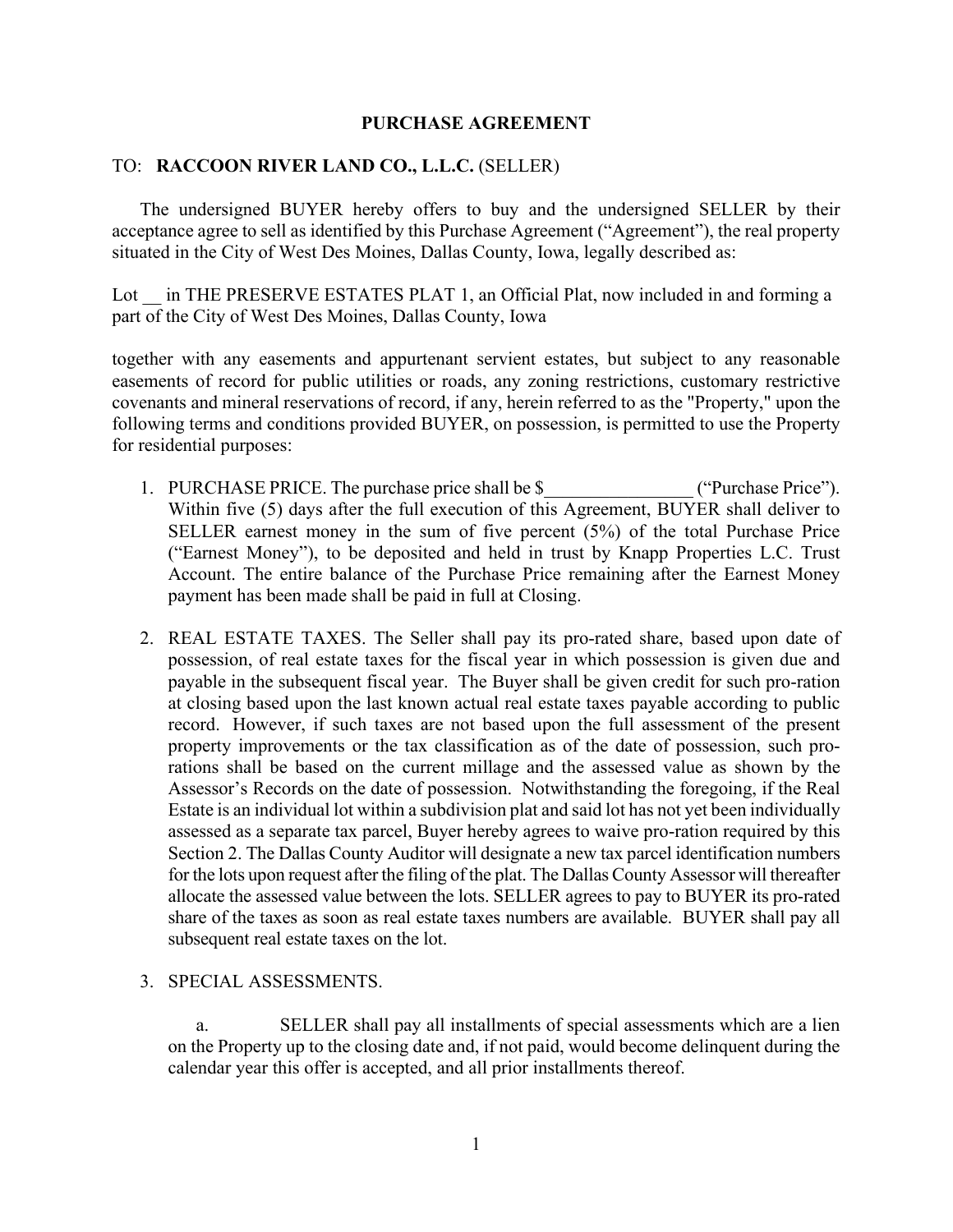b. All charges for solid waste removal, sewage and maintenance that are attributable to SELLER'S possession, including those for which assessments arise after closing, shall be paid by SELLER.

c. Any preliminary or deficiency assessment which cannot be discharged by payment shall be paid by SELLER through an escrow account with sufficient funds to pay such liens when payable, with any unused funds returned to SELLER.

- d. BUYER shall pay all other special assessments.
- 4. RISK OF LOSS AND INSURANCE. SELLER shall bear the risk of loss or damage to the Property prior to closing or possession, whichever first occurs. SELLER agrees to maintain existing insurance and BUYER may purchase additional insurance. In the event of substantial damage or destruction prior to closing, this Agreement shall be null and void; provided, however, BUYER shall have the option to complete the closing and receive insurance proceeds regardless of the extent of damages. The property shall be deemed substantially damaged or destroyed if it cannot be restored to its present condition on or before the Closing Date.
- 5. POSSESSION AND CLOSING. If BUYER timely perform all obligations, possession of the Property shall be delivered to BUYER on or about 30 days from the date Buyer removes Buyer's contingencies described in section 21 ("Closing Date"). Any adjustments of rent, insurance, taxes, interest and all charges attributable to the SELLER'S possession shall be made as of the date of possession. Closing shall occur after approval of title by Buyers' attorney and vacation of the Property by SELLER, but prior to possession by BUYER. SELLERS agree to permit BUYER to inspect the Property within forty-eight (48) hours prior to closing to assure that the premises are in the condition required by this Agreement. If possession is given on a day other than closing, the parties shall make a separate agreement with adjustments as of the date of possession.
- 6. ACKNOWLEDGEMENTS. BUYER acknowledges the following:

a. The Property will be governed by Declaration of Covenants, Conditions and Restrictions for The Preserve Estates Plat 1 ("Declaration"), which covenants shall include the Design Guidelines attached thereto. A draft of the Declaration has been provided to the BUYER for BUYER's review, but SELLER may revise the Declaration at any time prior to the filing of the Final Plat for The Preserve Estates Plat 1. The final recorded Declaration will be included in the abstract and title of the Property for the BUYER's review prior to Closing.

b. Burning of trees and other debris from clearing the lot or the burning of construction materials is strictly prohibited.

c. The owner of each lot is responsible for the maintenance and stability of slopes located on the lots. SELLER makes no representation as to the suitability of the soil conditions or approves the manner of construction on any lot. Raccoon River Land Co.,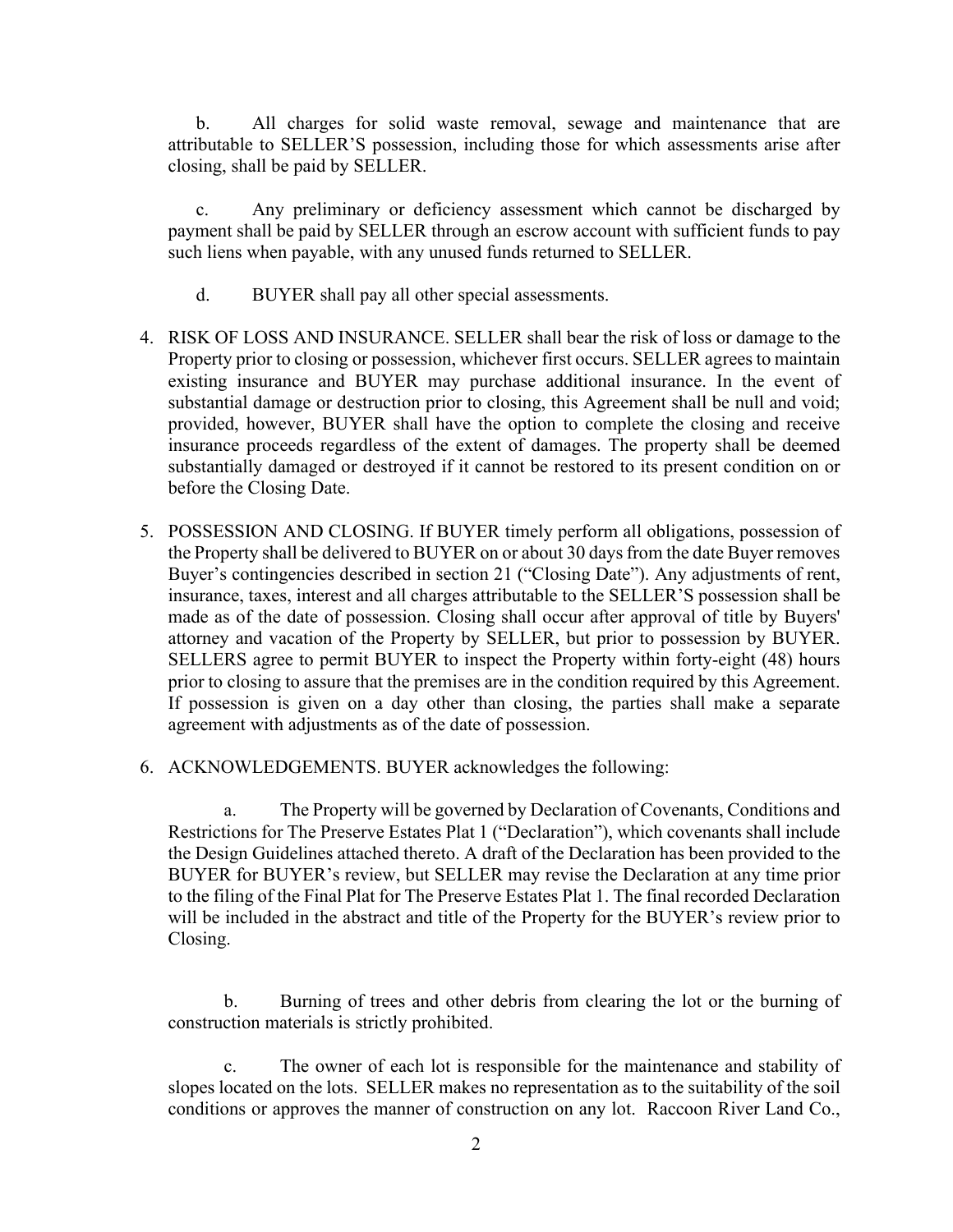L.L.C., Knapp Properties, L.C., or any of its affiliates, agents and employees shall have no liability for any failure of soil and consequently any damage to improvements located on any lot due to a failure of the soil and the slopes. Construction of any and all improvements is solely at the risk of the lot owner or owners. It is recommended that consultation with a geotechnical engineer be made prior to construction.

d. The owner of each Lot is responsible for any damage done to a public utility and for any relocation or revision to a utility service as may be necessary due to activity occurring on or for your lot.

e. BUYER shall consult with their architect, engineer and/or builder in determining walkout, daylight, or standard basement design for the Property. Basement design criteria depends on factors beyond the SELLER'S control including: 1) setback from the street right-of-way, 2) foundation dimensions, 3) finished floor and basement floor elevation in relation to Lot elevations, 4) basement floor elevation in relation to the sanitary sewer stub elevation, and 5) M.O.E., minimum foundation opening elevations as determined by BUYER'S engineer in relation to storm water overland flowage. Engineering design drawings for The Preserve Estates are available upon request. BUYER may inspect Property with their architect, engineer and/or builder prior to purchase to determine basement design suitability after public improvements for grading, underground utilities, and pavement at The Preserve Estates are accepted by the City of West Des Moines.

f. Houses within The Preserve Estates Plat 1 shall not be positioned, nor the Property graded, in a manner that blocks upstream stormwater flow causing water to pond or backup on any adjacent lot.

g. It is the BUYER'S responsibility to verify the Property's sanitary service stub depth and location prior to setting the house foundation elevation to ensure gravity sanitary sewer flow.

- 7. CONDITION OF PROPERTY. The property is a vacant lot, improved in accordance with grading and utility plans as approved by the City of West Des Moines.
- 8. ABSTRACT AND TITLE. SELLER, at its expense, shall promptly obtain an abstract of title to the Property continued through the date of acceptance of this Agreement and deliver it to BUYER'S attorney for examination. It shall show merchantable title in SELLER in conformity with this Agreement, Iowa law, and Title Standards of the Iowa State Bar Association. The SELLER shall make every reasonable effort to promptly perfect title. If closing is delayed due to SELLER'S inability to provide marketable title, this Agreement shall continue in force and effect until either party rescinds the Agreement after giving ten (10) day written notice to the other party. The abstract shall become the property of BUYER when the purchase price is paid in full. SELLER shall pay the costs of any additional abstracting and title work due to any act or omission of SELLER, including transfers by or the death of SELLER or their assignees.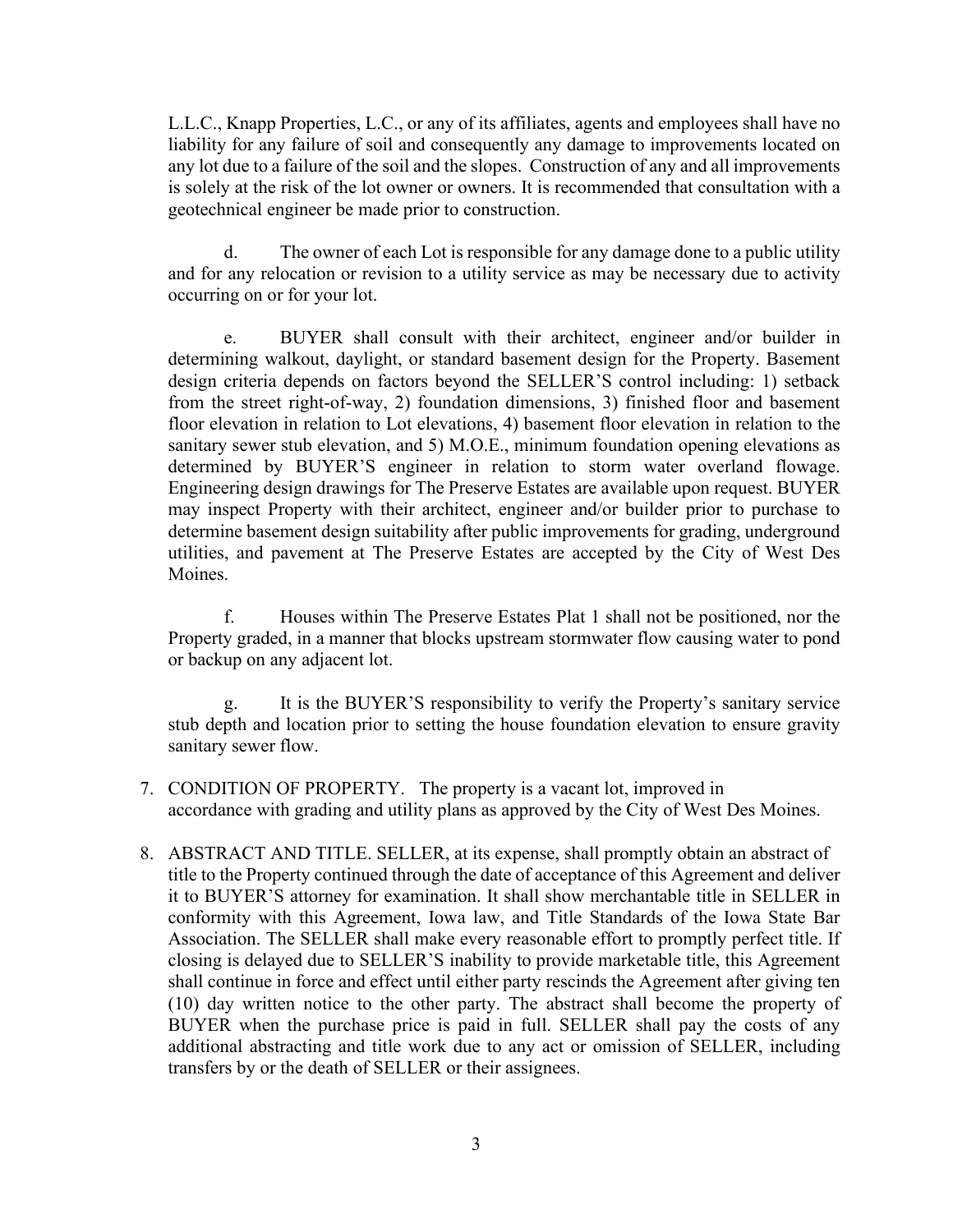9. SURVEY. BUYER may, at BUYER'S expense prior to closing, have the property surveyed and certified by a Registered Land Surveyor. If the survey shows any encroachment on the Property or if any improvements located on the Property encroach on lands of others, the encroachments shall be treated as a title defect.

## 10. ENVIRONMENTAL MATTERS.

a. SELLER warrants to the best of their knowledge and belief that there are no abandoned wells, solid waste disposal sites, hazardous wastes or substances, or underground storage tanks located on the Property, and SELLER has done nothing to contaminate the Property with hazardous wastes or substances. SELLER warrants that the Property is not subject to any local, state, or federal judicial or administrative action, investigation or order, as the case may be, regarding wells, solid waste disposal sites, hazardous wastes or substances, or underground storage tanks. SELLER shall also provide BUYER with a properly executed GROUNDWATER HAZARD STATEMENT showing no wells, private burial sites, solid waste disposal sites, private sewage disposal system, hazardous waste and underground storage tanks on the Property unless disclosed here:

b. BUYER may at their expense, within ten (10) days after the date of acceptance, obtain a report from a qualified engineer or other person qualified to analyze the existence or nature of any hazardous materials, substances, conditions or wastes located on the Property. In the event any hazardous materials, substances, conditions or wastes are discovered on the Property, BUYER'S obligation hereunder shall be contingent upon the removal of such materials, substances, conditions or wastes or other resolution of the matter reasonably satisfactory to BUYER. However, in the event SELLER is required to expend any sum in excess of \$5,000.00 to remove any hazardous materials, substances, conditions or wastes, SELLER shall have the option to cancel this transaction and refund to BUYER all Earnest Money paid and declare this Agreement null and void. The expense of any inspection shall be paid by BUYER. The expense of any action necessary to remove or otherwise make safe any hazardous material, substance, conditions or waste shall be paid by SELLER, subject to SELLER'S right to cancel this transaction as provided above.

- 11. DEED. Upon payment of the purchase price, SELLER shall convey the Property to BUYER by warranty deed, free and clear of all liens, restrictions, and encumbrances except as provided in this Agreement. General warranties of title shall extend to the time of delivery of the deed excepting liens or encumbrances suffered or permitted by BUYER.
- 12. USE OF PURCHASE PRICE. At time of settlement, funds of the purchase price may be used to pay taxes and other liens and to acquire outstanding interests, if any, of others.

#### 13. REMEDIES OF THE PARTIES.

If BUYER fails to timely perform this Agreement, SELLER may forfeit it as provided in the Iowa Code, and all payments made shall be forfeited; or, at SELLER'S option, upon thirty (30) days written notice of intention to accelerate the payment of the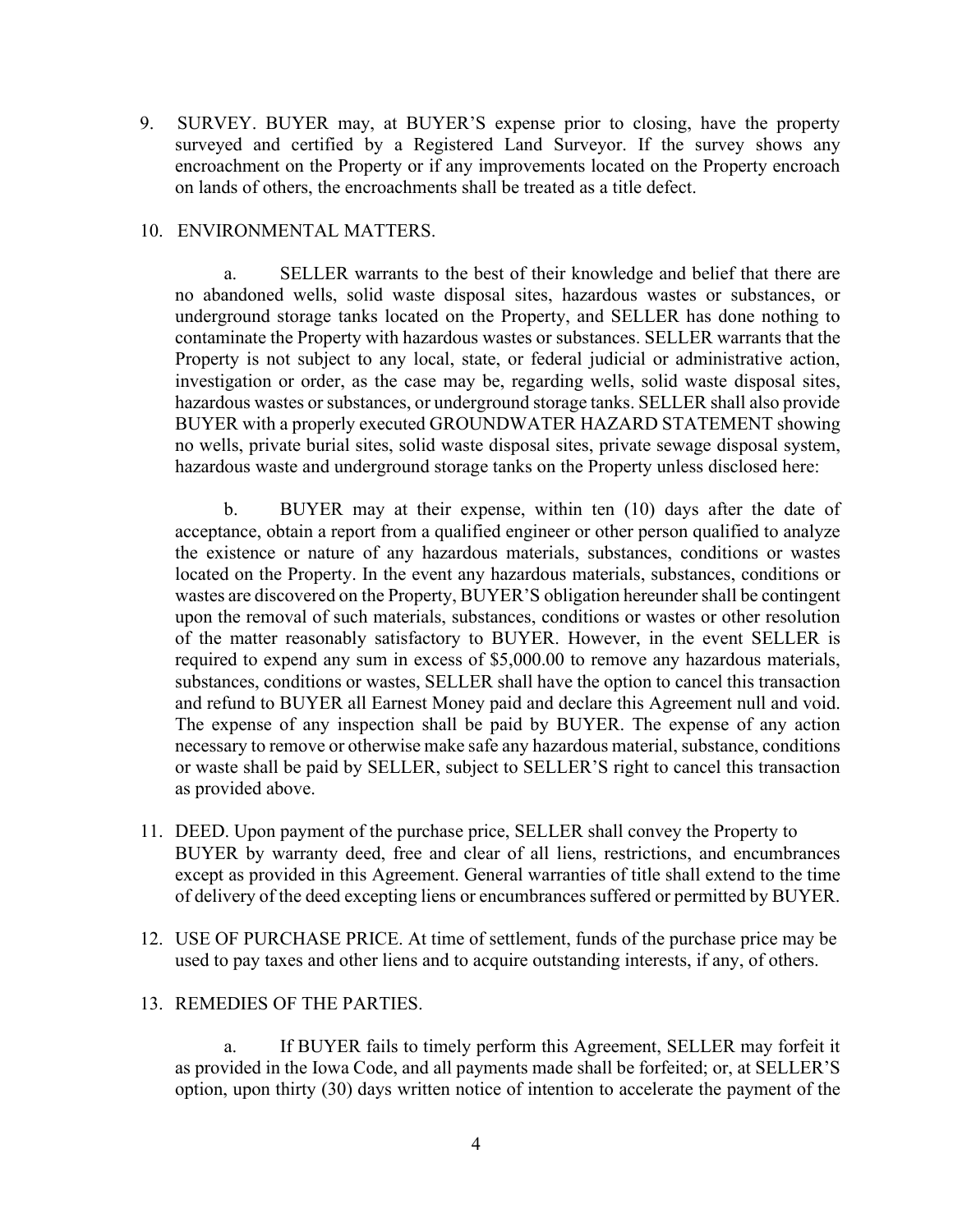entire balance because of BUYER'S default (during which thirty days the default is not corrected), SELLER may declare the entire balance immediately due and payable. Thereafter this agreement may be foreclosed in equity and the Court may appoint a receiver.

b. If SELLER fails to timely perform this Agreement, BUYER has the right to have all payments made returned to them.

c. BUYER and SELLER are also entitled to utilize any and all other remedies or actions at law or in equity available to them and shall be entitled to obtain judgment for costs and attorney fees as permitted by law.

14. NOTICE. Any notice under this Agreement shall be in writing and be deemed served when it is delivered by personal delivery or by certified mail return receipt requested, addressed to the parties at the address given below:

SELLER: BUYER:

| Raccoon River Land Co., L.L.C.  |  |
|---------------------------------|--|
| 5000 Westown Parkway, Suite 400 |  |
| West Des Moines, Iowa 50266     |  |

- 15. CERTIFICATION. BUYER and SELLER each certify that they are not acting, directly or indirectly, for or on behalf of any person, group, entity or nation named by any Executive Order or the United States Treasury Department as a terrorist, "Specially Designated National and Blocked Person" or any other banned or blocked person, entity, nation or transaction pursuant to any law, order, rule or regulation that is enforced or administered by the Office of Foreign Assets Control; and are not engaged in this transaction, directly or indirectly on behalf of, any such person, group, entity or nation. Each party hereby agrees to defend, indemnify and hold harmless the other party from and against any and all claims, damages, losses, risks, liabilities and expenses (including attorney's fees and costs) arising from or related to my breach of the foregoing certification.
- 16. GENERAL PROVISIONS. In the performance of each part of this Agreement, time shall be of the essence. Failure to promptly assert rights herein shall not, however, be a waiver of such rights or a waiver of any existing or subsequent default. This Agreement shall apply to and bind the successors in interest of the parties. This Agreement shall survive the closing. Paragraph headings are for convenience of reference and shall not limit or affect the meaning of this Agreement. Words and phrases herein shall be construed as in the singular or plural number, and as masculine, feminine or neuter gender according to the context.
- 17. INSPECTION OF PRIVATE SEWAGE DISPOSAL SYSTEM. SELLER represents and warrants to BUYER that the Property is not served by a private sewage disposal system, and there are no known private sewage disposal systems on the property.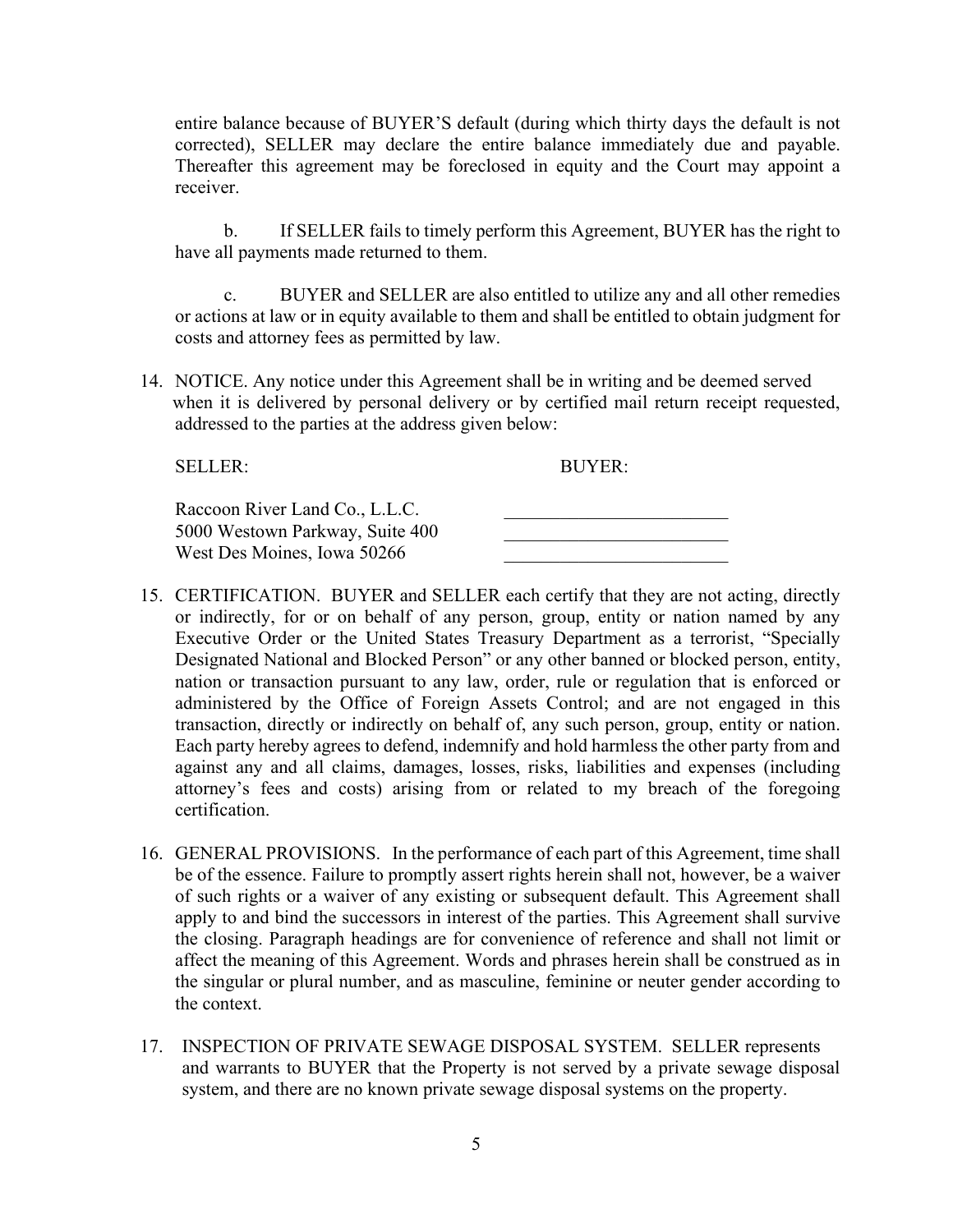- 18. BROKERS. BUYER acknowledges that the SELLER is affiliated with Knapp Properties, L.C., a real estate broker in the State of Iowa. Knapp Properties, L.C. represents the SELLER in this transaction and does not represent BUYER. Gerard D. Neugent, William C. Knapp II, William C. Knapp and Knapp Properties, L.C. are licensed real estate brokers in the State of Iowa and hereby acknowledge that one or more of them has an ownership interest in the SELLER named in this Agreement. This disclosure is issued pursuant to Chapter 543B of the Code of Iowa.
- 19. NPDES**. BUYER shall, at its own cost and expense, obtain and maintain a National Pollutant Discharge Elimination System ("NPDES") Permit in accordance with the Iowa Department of Natural Resources, the United States Environmental Protection Agency and any such other local, state or government agency. BUYER shall further indemnify defend, release and hold SELLER Harmless from any obligation or complication in connection with the NPDES Permit.**
- 20. COVID-19. The parties acknowledge and agree that this Agreement has been negotiated during the COVID-19 pandemic, and therefore each party has evaluated its respective risks with respect thereto prior to entering into this Agreement. Accordingly, notwithstanding anything to the contrary contained herein, BUYER shall not be entitled to any remedy, delay, waiver or concession as a result of the COVID-19. BUYER hereby waives all rights and remedies relating to the COVID-19 pandemic at law or in equity, including, but not limited to, the equitable doctrines of frustration of purpose and impossibility of performance and hereby agrees that in no event shall this Agreement be terminated, or any of BUYER'S obligations hereunder be delayed, waived, or forgiven, as a result of the COVID-19 pandemic other than based upon the express agreement of the parties in writing.

\_\_\_\_\_\_\_\_\_\_\_\_\_\_\_\_\_\_\_\_\_\_\_\_\_\_\_\_\_\_\_\_\_\_\_\_\_\_\_\_\_\_\_\_\_\_\_\_\_\_\_\_\_\_\_\_\_\_\_\_\_\_\_\_\_\_\_\_\_\_ \_\_\_\_\_\_\_\_\_\_\_\_\_\_\_\_\_\_\_\_\_\_\_\_\_\_\_\_\_\_\_\_\_\_\_\_\_\_\_\_\_\_\_\_\_\_\_\_\_\_\_\_\_\_\_\_\_\_\_\_\_\_\_\_\_\_\_\_\_\_  $\mathcal{L}_\mathcal{L} = \mathcal{L}_\mathcal{L} = \mathcal{L}_\mathcal{L} = \mathcal{L}_\mathcal{L} = \mathcal{L}_\mathcal{L} = \mathcal{L}_\mathcal{L} = \mathcal{L}_\mathcal{L} = \mathcal{L}_\mathcal{L} = \mathcal{L}_\mathcal{L} = \mathcal{L}_\mathcal{L} = \mathcal{L}_\mathcal{L} = \mathcal{L}_\mathcal{L} = \mathcal{L}_\mathcal{L} = \mathcal{L}_\mathcal{L} = \mathcal{L}_\mathcal{L} = \mathcal{L}_\mathcal{L} = \mathcal{L}_\mathcal{L}$ 

21. ADDITIONAL PROVISIONS/CONTINGENCIES. \_\_\_\_\_\_\_\_\_\_\_\_\_\_\_\_\_\_\_\_\_\_\_\_\_\_\_\_

ACCEPTANCE. When accepted, this Agreement shall become a binding contract. If not accepted and delivered to BUYER on or before  $202$  this Agreement shall be null and void and all payments made shall be returned immediately to BUYER.

[SIGNATURES ON THE FOLLOWING PAGE]